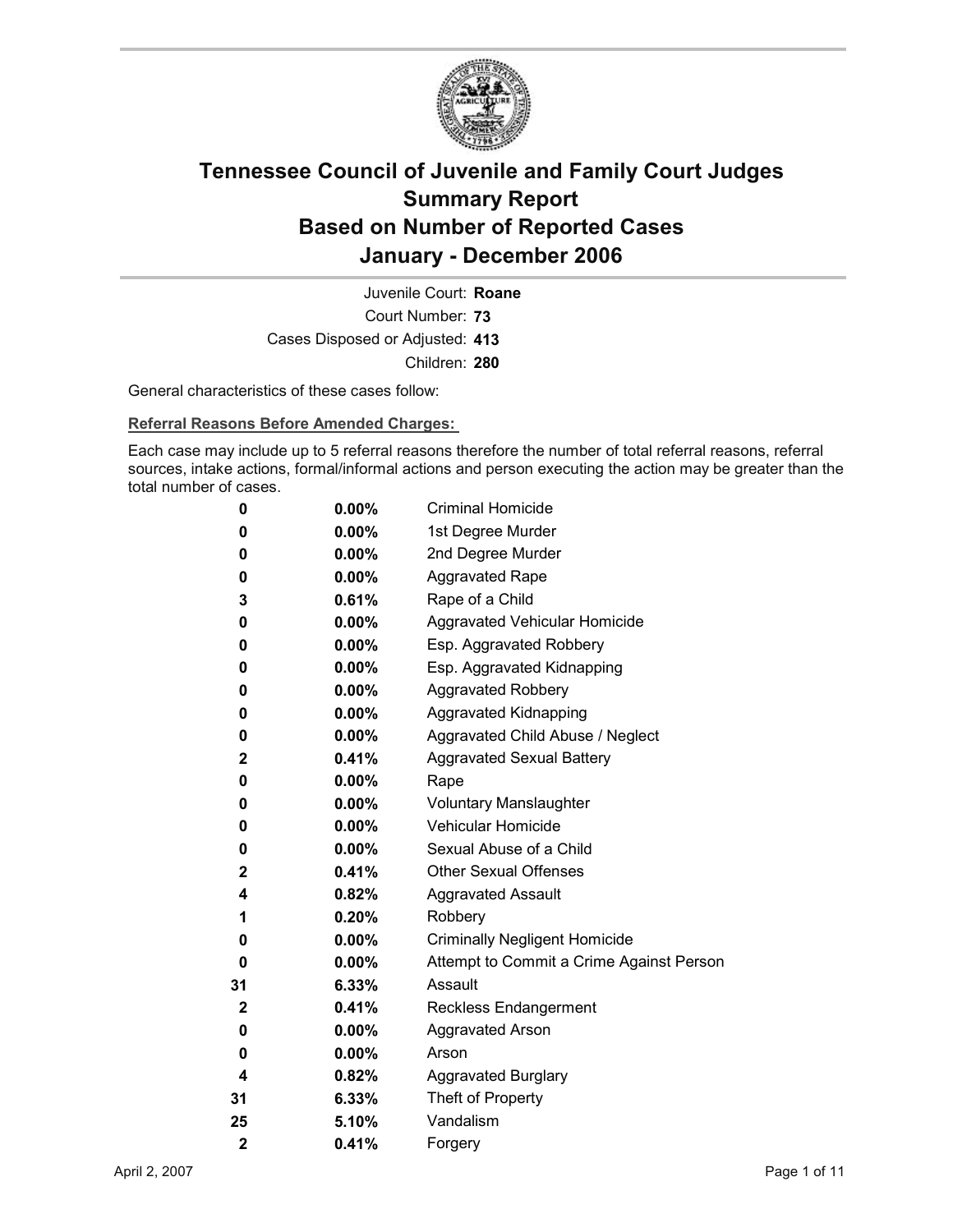

Court Number: **73** Juvenile Court: **Roane** Cases Disposed or Adjusted: **413**

Children: **280**

#### **Referral Reasons Before Amended Charges:**

Each case may include up to 5 referral reasons therefore the number of total referral reasons, referral sources, intake actions, formal/informal actions and person executing the action may be greater than the total number of cases.

| 0           | 0.00%    | <b>Worthless Checks</b>                                     |
|-------------|----------|-------------------------------------------------------------|
| 8           | 1.63%    | Illegal Possession / Fraudulent Use of Credit / Debit Cards |
| 7           | 1.43%    | <b>Burglary</b>                                             |
| 0           | 0.00%    | Unauthorized Use of a Vehicle                               |
| 0           | 0.00%    | <b>Cruelty to Animals</b>                                   |
| 0           | $0.00\%$ | Sale of Controlled Substances                               |
| 4           | 0.82%    | <b>Other Drug Offenses</b>                                  |
| 7           | 1.43%    | Possession of Controlled Substances                         |
| 0           | 0.00%    | <b>Criminal Attempt</b>                                     |
| 4           | 0.82%    | Carrying Weapons on School Property                         |
| 1           | 0.20%    | Unlawful Carrying / Possession of a Weapon                  |
| 6           | 1.22%    | <b>Evading Arrest</b>                                       |
| 0           | $0.00\%$ | <b>Escape</b>                                               |
| 3           | 0.61%    | Driving Under Influence (DUI)                               |
| 4           | 0.82%    | Possession / Consumption of Alcohol                         |
| 3           | 0.61%    | Resisting Stop, Frisk, Halt, Arrest or Search               |
| 0           | 0.00%    | <b>Aggravated Criminal Trespass</b>                         |
| 6           | 1.22%    | Harassment                                                  |
| 0           | $0.00\%$ | Failure to Appear                                           |
| 6           | 1.22%    | Filing a False Police Report                                |
| $\mathbf 2$ | 0.41%    | Criminal Impersonation                                      |
| 18          | 3.67%    | <b>Disorderly Conduct</b>                                   |
| 13          | 2.65%    | <b>Criminal Trespass</b>                                    |
| 4           | 0.82%    | <b>Public Intoxication</b>                                  |
| 0           | $0.00\%$ | Gambling                                                    |
| 9           | 1.84%    | <b>Traffic</b>                                              |
| 0           | 0.00%    | <b>Local Ordinances</b>                                     |
| 0           | 0.00%    | Violation of Wildlife Regulations                           |
| 0           | 0.00%    | Contempt of Court                                           |
| 27          | 5.51%    | <b>Violation of Probation</b>                               |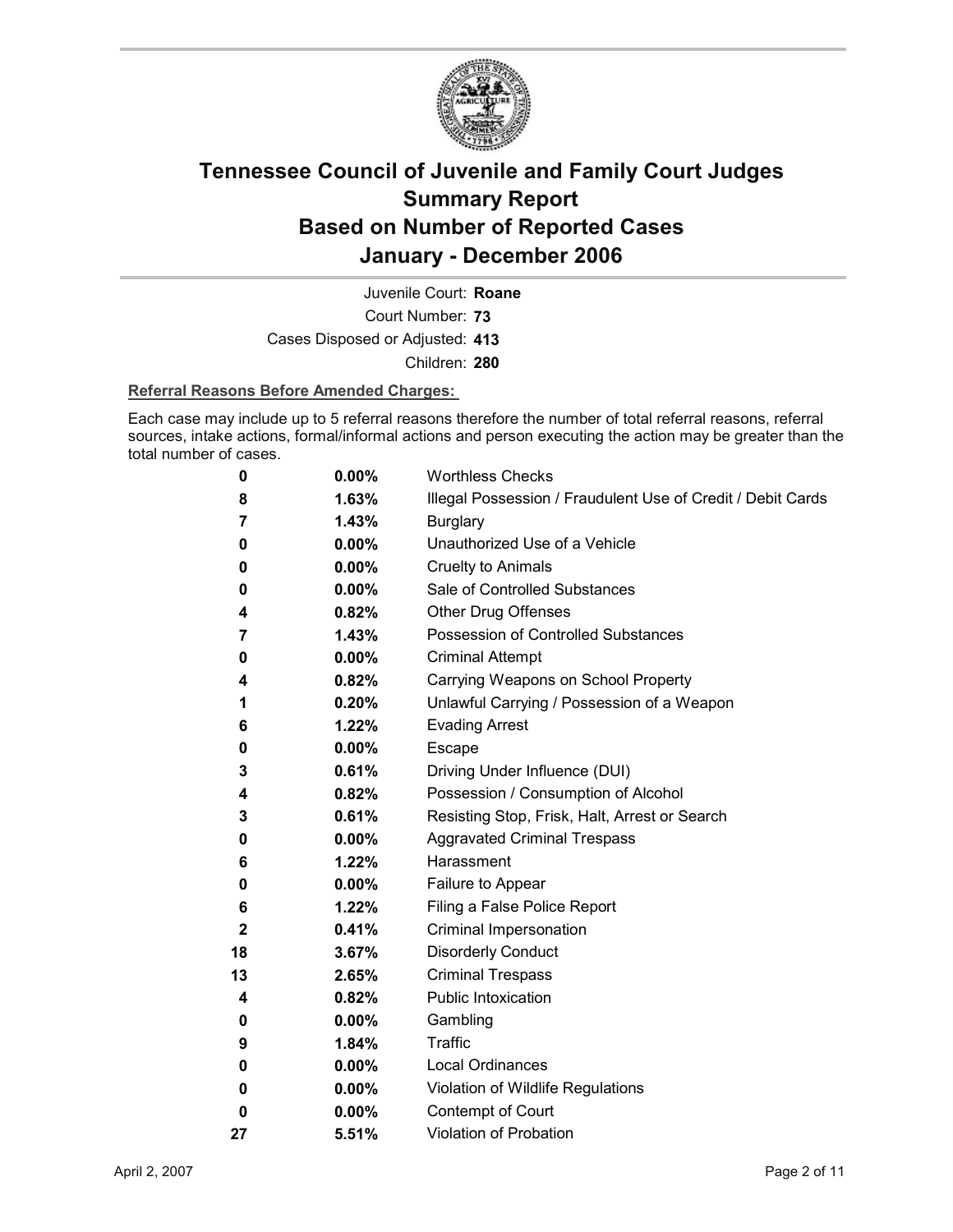

Court Number: **73** Juvenile Court: **Roane** Cases Disposed or Adjusted: **413** Children: **280**

#### **Referral Reasons Before Amended Charges:**

Each case may include up to 5 referral reasons therefore the number of total referral reasons, referral sources, intake actions, formal/informal actions and person executing the action may be greater than the total number of cases.

| 490         | 100.00%         | <b>Total Referrals</b>                 |
|-------------|-----------------|----------------------------------------|
| 43          | 8.78%           | Other                                  |
| 0           | $0.00\%$        | <b>Consent to Marry</b>                |
| 0           | $0.00\%$        | <b>Request for Medical Treatment</b>   |
| 0           | $0.00\%$        | Child Support                          |
| 0           | $0.00\%$        | Paternity / Legitimation               |
| 0           | 0.00%           | Visitation                             |
| 0           | 0.00%           | Custody                                |
| 0           | $0.00\%$        | <b>Foster Care Review</b>              |
| 0           | $0.00\%$        | <b>Administrative Review</b>           |
| 0           | $0.00\%$        | <b>Judicial Review</b>                 |
| 0           | 0.00%           | Violation of Informal Adjustment       |
| 0           | 0.00%           | <b>Violation of Pretrial Diversion</b> |
| 0           | 0.00%           | <b>Termination of Parental Rights</b>  |
| 7           | 1.43%           | Dependency / Neglect                   |
| 0           | 0.00%           | <b>Physically Abused Child</b>         |
| 0           | 0.00%           | Sexually Abused Child                  |
| $\mathbf 2$ | 0.41%           | <b>Violation of Curfew</b>             |
| 25          | 5.10%           | Violation of a Valid Court Order       |
| 24          | 4.90%           | Possession of Tobacco Products         |
| $\bf{0}$    | $0.00\%$        | Out-of-State Runaway                   |
| 33          | 6.73%           | In-State Runaway                       |
| 23<br>92    | 4.69%<br>18.78% | <b>Unruly Behavior</b><br>Truancy      |
| $\mathbf 2$ | 0.41%           | <b>Violation of Aftercare</b>          |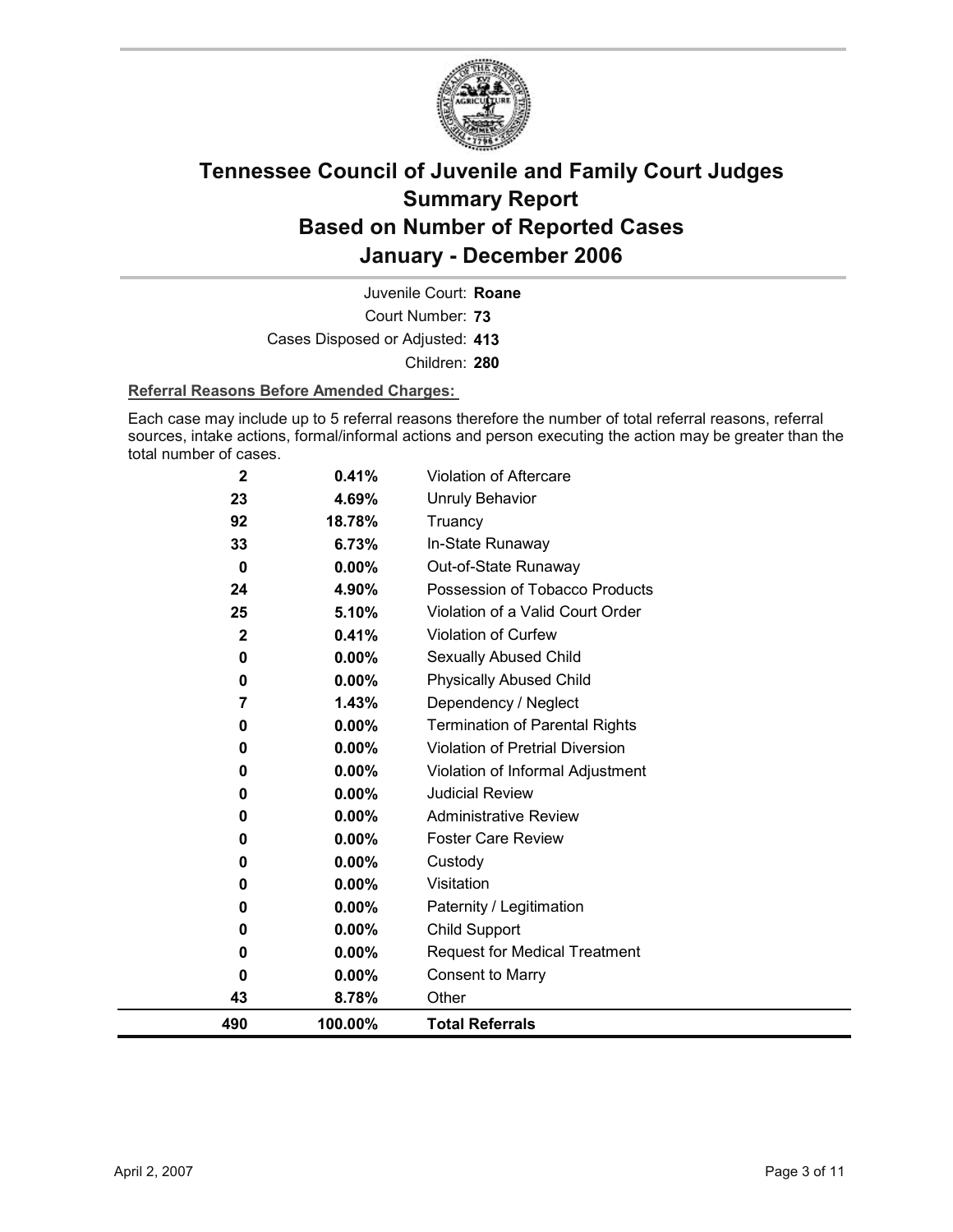

| Juvenile Court: Roane           |                  |                                   |                             |  |  |  |
|---------------------------------|------------------|-----------------------------------|-----------------------------|--|--|--|
|                                 | Court Number: 73 |                                   |                             |  |  |  |
| Cases Disposed or Adjusted: 413 |                  |                                   |                             |  |  |  |
| Children: 280                   |                  |                                   |                             |  |  |  |
| <b>Referral Sources: 1</b>      |                  |                                   |                             |  |  |  |
| 251                             | 51.22%           | Law Enforcement                   |                             |  |  |  |
| 29                              | 5.92%            | Parents                           |                             |  |  |  |
| $\mathbf{2}$                    | 0.41%            | Relatives                         |                             |  |  |  |
| $\bf{0}$                        | 0.00%            | Self                              |                             |  |  |  |
| 124                             | 25.31%           | School                            |                             |  |  |  |
| 0                               | 0.00%            | <b>CSA</b>                        |                             |  |  |  |
| 30                              | 6.12%            | <b>DCS</b>                        |                             |  |  |  |
| $\bf{0}$                        | 0.00%            | Other State Department            |                             |  |  |  |
| 0                               | 0.00%            | <b>District Attorney's Office</b> |                             |  |  |  |
| 43                              | 8.78%            | <b>Court Staff</b>                |                             |  |  |  |
| 0                               | 0.00%            | Social Agency                     |                             |  |  |  |
| $\mathbf 2$                     | 0.41%            | <b>Other Court</b>                |                             |  |  |  |
| 9                               | 1.84%            | Victim                            |                             |  |  |  |
| 0                               | 0.00%            | Child & Parent                    |                             |  |  |  |
| 0                               | 0.00%            | Hospital                          |                             |  |  |  |
| 0                               | 0.00%            | Unknown                           |                             |  |  |  |
| 0                               | 0.00%            | Other                             |                             |  |  |  |
| 490                             | 100.00%          | <b>Total Referral Sources</b>     |                             |  |  |  |
|                                 |                  |                                   | Age of Child at Referral: 2 |  |  |  |

**Age of Child at Referral: 2**

| 280 | 100.00%  | <b>Total Child Count</b> |
|-----|----------|--------------------------|
| 0   | $0.00\%$ | Unknown / Not Reported   |
| 0   | $0.00\%$ | Ages 19 and Over         |
| 72  | 25.71%   | Ages 17 through 18       |
| 113 | 40.36%   | Ages 15 through 16       |
| 59  | 21.07%   | Ages 13 through 14       |
| 25  | 8.93%    | Ages 11 through 12       |
| 11  | 3.93%    | Ages 10 and Under        |
|     |          |                          |

<sup>1</sup> If different than number of Referral Reasons (490), verify accuracy of your court's data.

<sup>2</sup> One child could be counted in multiple categories, verify accuracy of your court's data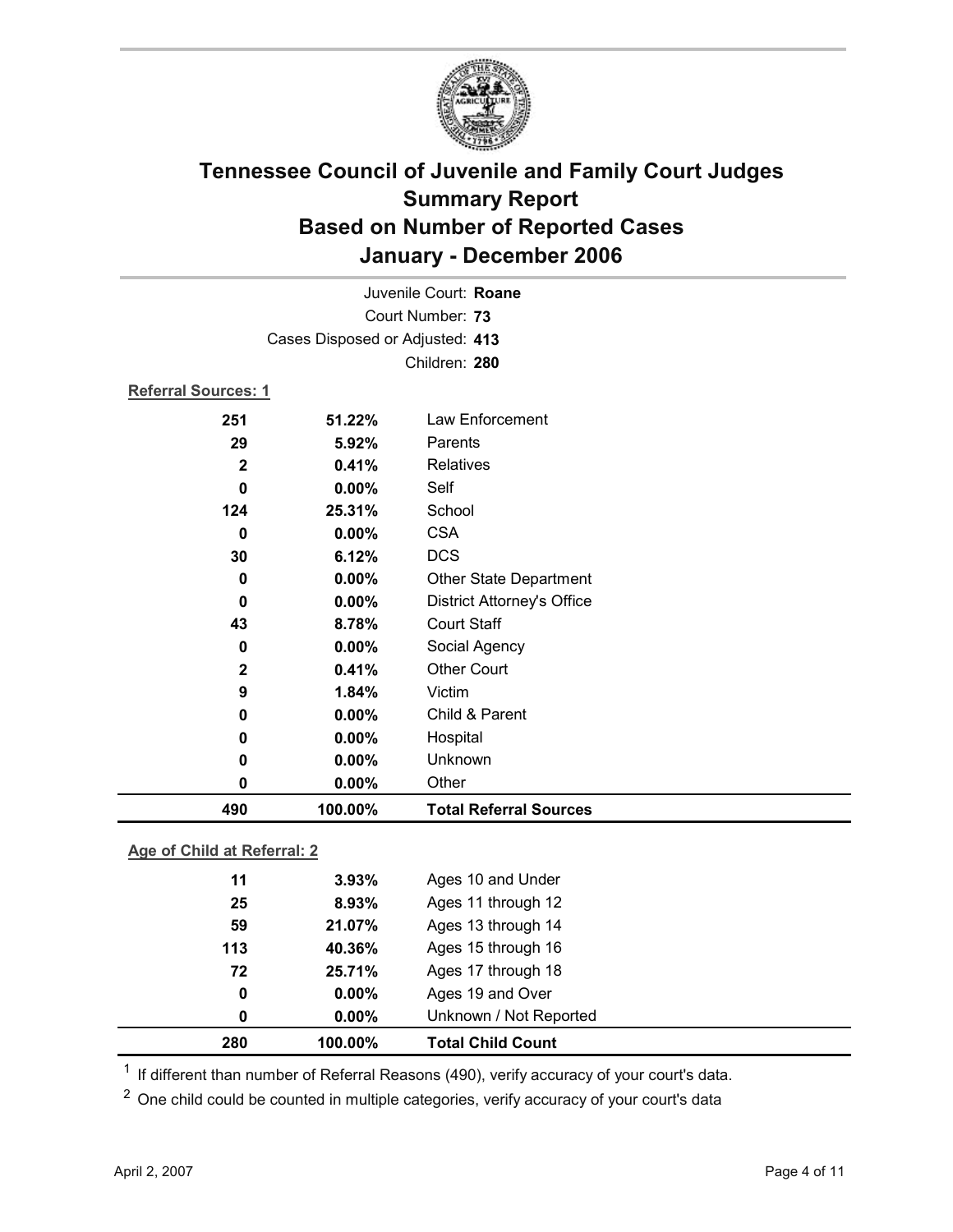

| Juvenile Court: Roane                   |                                 |                          |  |  |
|-----------------------------------------|---------------------------------|--------------------------|--|--|
|                                         | Court Number: 73                |                          |  |  |
|                                         | Cases Disposed or Adjusted: 413 |                          |  |  |
|                                         |                                 | Children: 280            |  |  |
| Sex of Child: 1                         |                                 |                          |  |  |
| 164                                     | 58.57%                          | Male                     |  |  |
| 116                                     | 41.43%                          | Female                   |  |  |
| $\mathbf 0$                             | 0.00%                           | Unknown                  |  |  |
| 280                                     | 100.00%                         | <b>Total Child Count</b> |  |  |
| Race of Child: 1                        |                                 |                          |  |  |
| 260                                     | 92.86%                          | White                    |  |  |
| 15                                      | 5.36%                           | African American         |  |  |
| $\mathbf 0$                             | 0.00%                           | <b>Native American</b>   |  |  |
| 0                                       | 0.00%                           | Asian                    |  |  |
| 4                                       | 1.43%                           | Mixed                    |  |  |
| 1                                       | 0.36%                           | Unknown                  |  |  |
| 280                                     | 100.00%                         | <b>Total Child Count</b> |  |  |
| <b>Hispanic Origin: 1</b>               |                                 |                          |  |  |
| $\overline{3}$                          | 1.07%                           | Yes                      |  |  |
| 274                                     | 97.86%                          | No                       |  |  |
| 3                                       | 1.07%                           | Unknown                  |  |  |
| 280                                     | 100.00%                         | <b>Total Child Count</b> |  |  |
| <b>School Enrollment of Children: 1</b> |                                 |                          |  |  |
| 256                                     | 91.43%                          | Yes                      |  |  |
| 19                                      | 6.79%                           | No                       |  |  |
| 5                                       | 1.79%                           | Unknown                  |  |  |
| 280                                     | 100.00%                         | <b>Total Child Count</b> |  |  |

 $1$  One child could be counted in multiple categories, verify accuracy of your court's data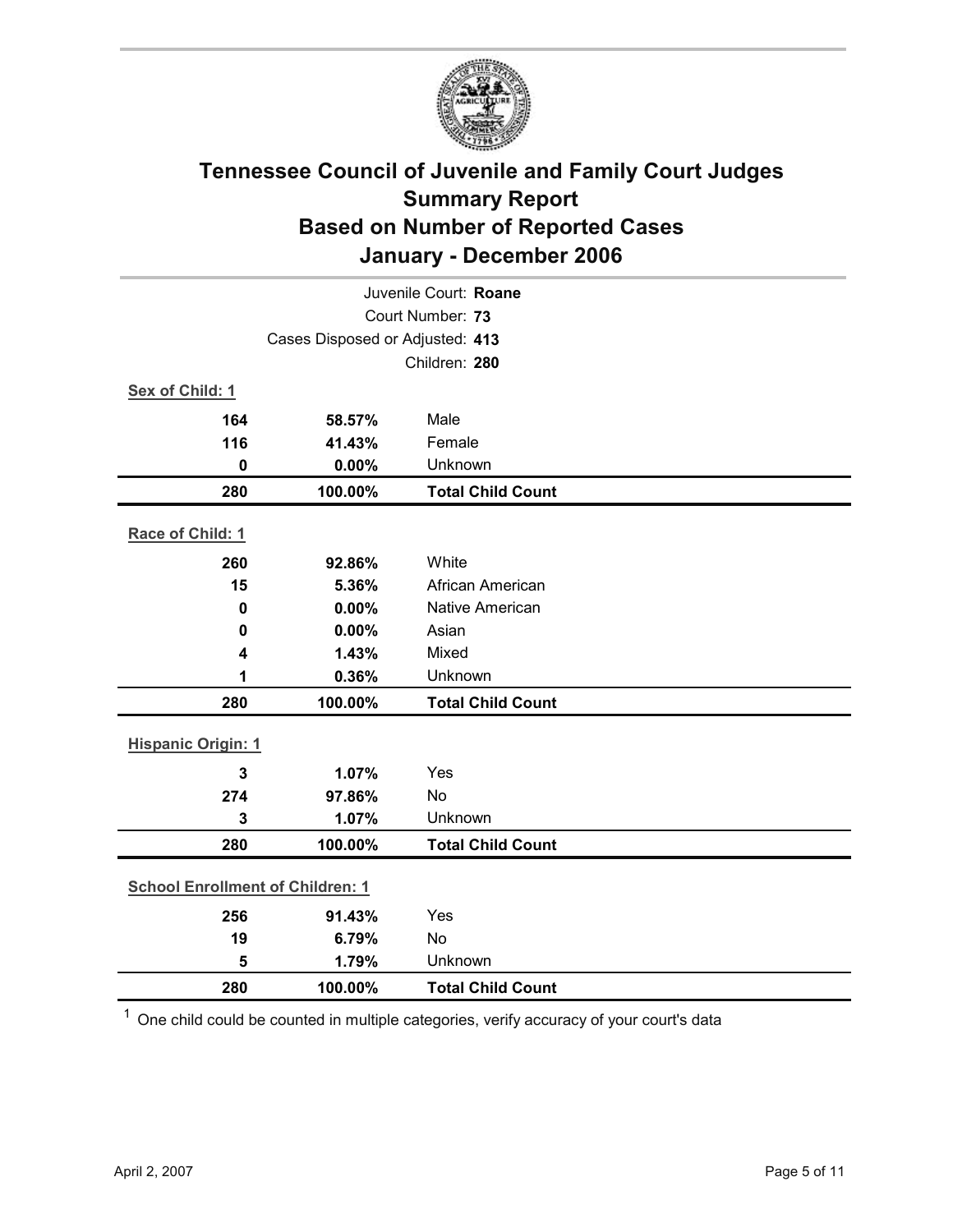

Court Number: **73** Juvenile Court: **Roane** Cases Disposed or Adjusted: **413** Children: **280 Living Arrangement of Child at Time of Referral: 1 55 19.64%** With Both Biological Parents **5 1.79%** With Father and Stepmother

| 280 | 100.00%  | <b>Total Child Count</b>     |
|-----|----------|------------------------------|
| 1   | 0.36%    | Other                        |
| 0   | $0.00\%$ | Unknown                      |
| 1   | 0.36%    | Independent                  |
| 2   | 0.71%    | In an Institution            |
| 1   | 0.36%    | In a Residential Center      |
| 5   | 1.79%    | In a Group Home              |
| 6   | 2.14%    | With Foster Family           |
| 1   | 0.36%    | <b>With Adoptive Parents</b> |
| 16  | 5.71%    | <b>With Relatives</b>        |
| 29  | 10.36%   | <b>With Father</b>           |
| 148 | 52.86%   | With Mother                  |
| 10  | 3.57%    | With Mother and Stepfather   |
| 5   | 1.79%    | With Father and Stepmother   |

#### **Type of Detention: 2**

| 413 | 100.00%  | <b>Total Detention Count</b> |
|-----|----------|------------------------------|
| 0   | $0.00\%$ | Other                        |
| 413 | 100.00%  | Does Not Apply               |
| 0   | $0.00\%$ | <b>Unknown</b>               |
| 0   | $0.00\%$ | <b>Psychiatric Hospital</b>  |
| 0   | $0.00\%$ | Jail - No Separation         |
| 0   | $0.00\%$ | Jail - Partial Separation    |
| 0   | $0.00\%$ | Jail - Complete Separation   |
| 0   | $0.00\%$ | Juvenile Detention Facility  |
| 0   | $0.00\%$ | Non-Secure Placement         |
|     |          |                              |

 $<sup>1</sup>$  One child could be counted in multiple categories, verify accuracy of your court's data</sup>

 $2$  If different than number of Cases (413) verify accuracy of your court's data.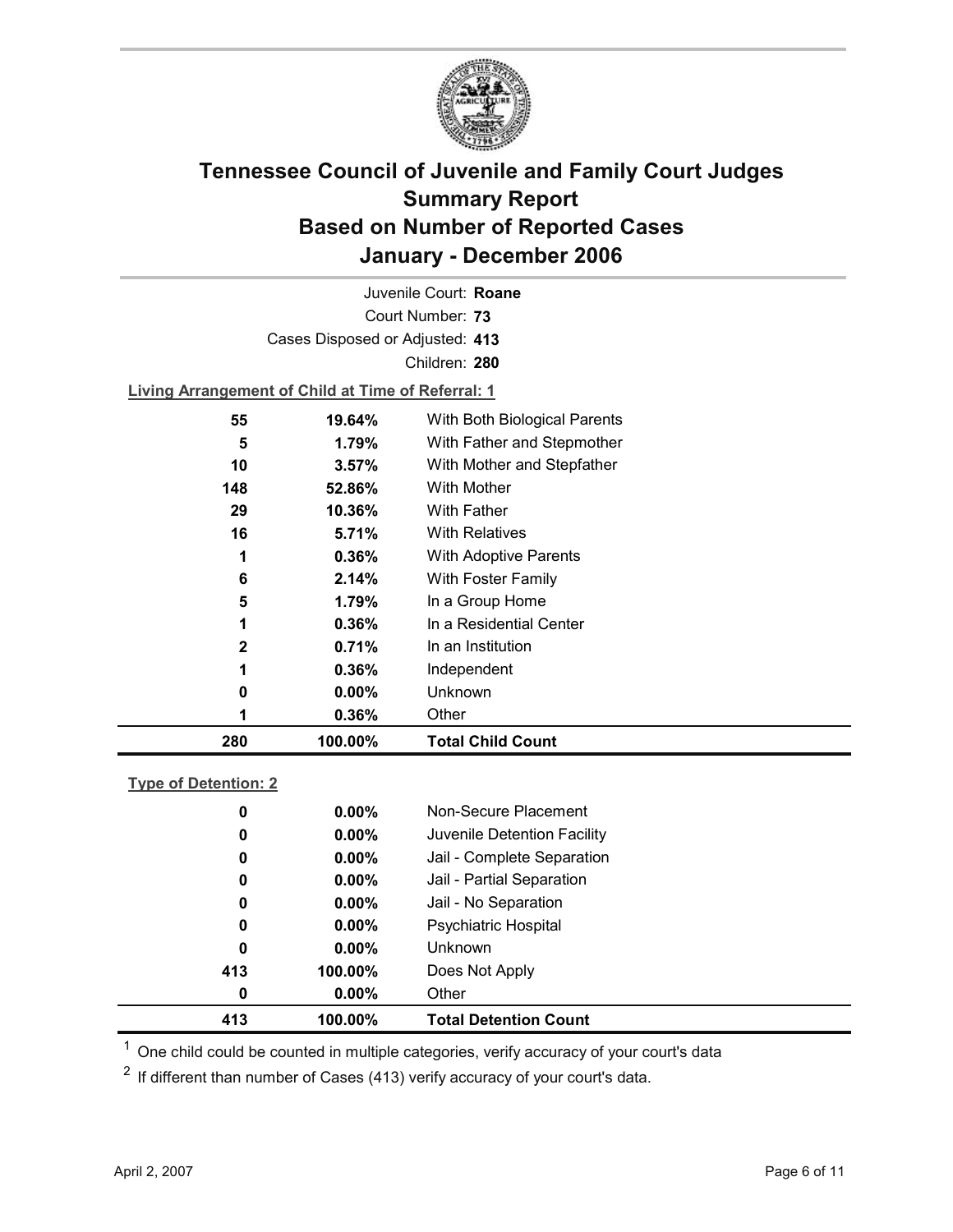

| Juvenile Court: Roane    |                                                    |                                      |  |  |
|--------------------------|----------------------------------------------------|--------------------------------------|--|--|
| Court Number: 73         |                                                    |                                      |  |  |
|                          | Cases Disposed or Adjusted: 413                    |                                      |  |  |
|                          |                                                    | Children: 280                        |  |  |
|                          | <b>Placement After Secure Detention Hearing: 1</b> |                                      |  |  |
| 4                        | 0.97%                                              | Returned to Prior Living Arrangement |  |  |
| 0                        | 0.00%                                              | Juvenile Detention Facility          |  |  |
| 0                        | $0.00\%$                                           | Jail                                 |  |  |
| 0                        | $0.00\%$                                           | Shelter / Group Home                 |  |  |
| 0                        | $0.00\%$                                           | <b>Foster Family Home</b>            |  |  |
| 0                        | 0.00%                                              | Psychiatric Hospital                 |  |  |
| 0                        | $0.00\%$                                           | Unknown / Not Reported               |  |  |
| 409                      | 99.03%                                             | Does Not Apply                       |  |  |
| 0                        | $0.00\%$                                           | Other                                |  |  |
|                          |                                                    |                                      |  |  |
| 413                      | 100.00%                                            | <b>Total Placement Count</b>         |  |  |
|                          |                                                    |                                      |  |  |
| <b>Intake Actions: 2</b> |                                                    |                                      |  |  |
| 470                      | 95.92%                                             | <b>Petition Filed</b>                |  |  |
| 0                        | $0.00\%$                                           | <b>Motion Filed</b>                  |  |  |
| 20                       | 4.08%                                              | <b>Citation Processed</b>            |  |  |
| 0                        | $0.00\%$                                           | Notification of Paternity Processed  |  |  |
| 0                        | $0.00\%$                                           | Scheduling of Judicial Review        |  |  |
| 0                        | 0.00%                                              | Scheduling of Administrative Review  |  |  |
| 0                        | $0.00\%$                                           | Scheduling of Foster Care Review     |  |  |
| 0                        | 0.00%                                              | Unknown                              |  |  |
| 0                        | $0.00\%$                                           | Does Not Apply                       |  |  |
| 0                        | 0.00%                                              | Other                                |  |  |

 $1$  If different than number of Cases (413) verify accuracy of your court's data.

 $2$  If different than number of Referral Reasons (490), verify accuracy of your court's data.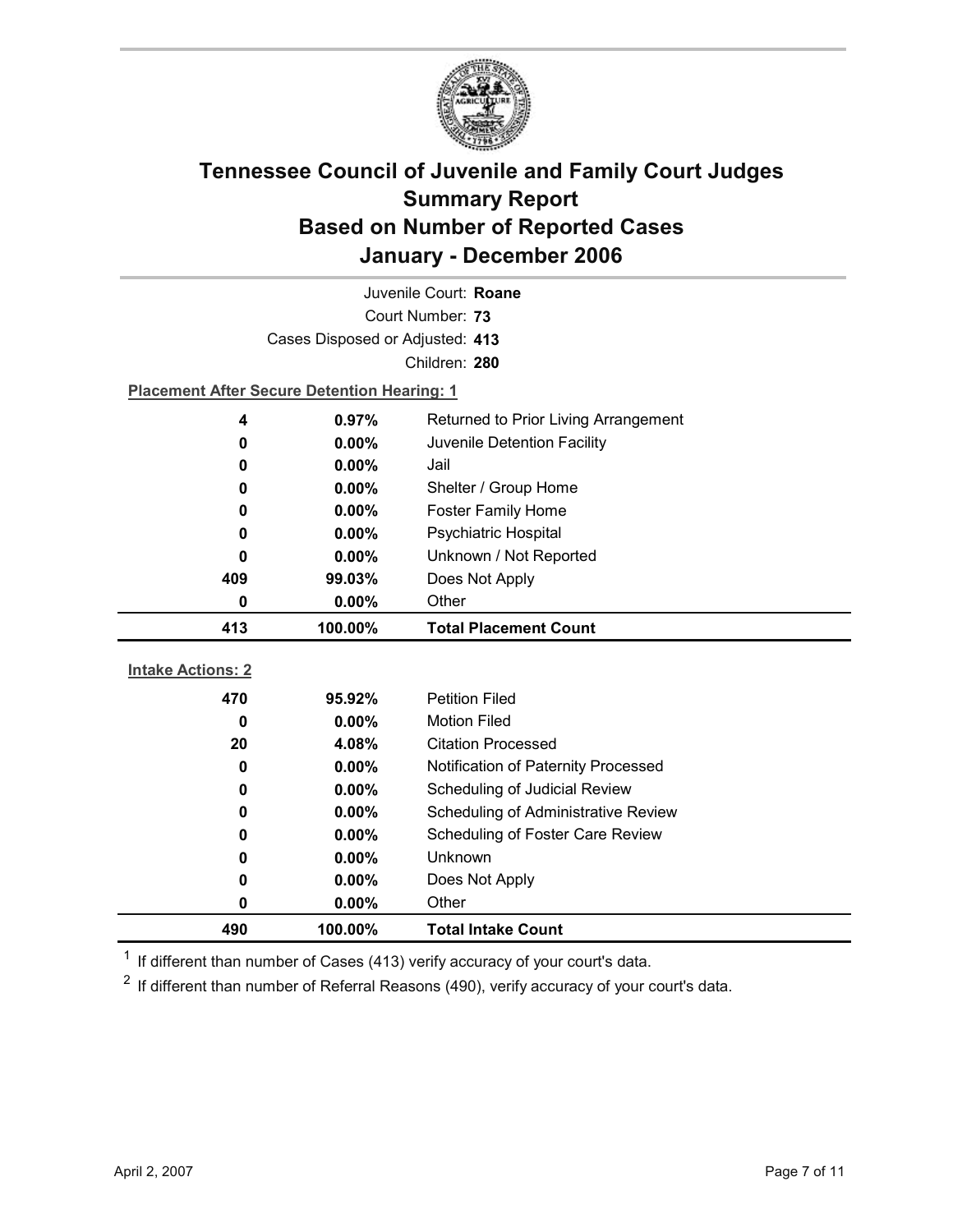

Court Number: **73** Juvenile Court: **Roane** Cases Disposed or Adjusted: **413** Children: **280**

### **Last Grade Completed by Child: 1**

| $\bf{0}$                                | 0.00%   | Too Young for School         |  |
|-----------------------------------------|---------|------------------------------|--|
| 0                                       | 0.00%   | Preschool                    |  |
| 1                                       | 0.36%   | Kindergarten                 |  |
| $\mathbf 2$                             | 0.71%   | 1st Grade                    |  |
| 1                                       | 0.36%   | 2nd Grade                    |  |
| 3                                       | 1.07%   | 3rd Grade                    |  |
| $\mathbf{2}$                            | 0.71%   | 4th Grade                    |  |
| 11                                      | 3.93%   | 5th Grade                    |  |
| 16                                      | 5.71%   | 6th Grade                    |  |
| 31                                      | 11.07%  | 7th Grade                    |  |
| 41                                      | 14.64%  | 8th Grade                    |  |
| 49                                      | 17.50%  | 9th Grade                    |  |
| 19                                      | 6.79%   | 10th Grade                   |  |
| 16                                      | 5.71%   | 11th Grade                   |  |
| 1                                       | 0.36%   | 12th Grade                   |  |
| $\bf{0}$                                | 0.00%   | Non-Graded Special Ed        |  |
| 15                                      | 5.36%   | <b>GED</b>                   |  |
| 3                                       | 1.07%   | Graduated                    |  |
| 0                                       | 0.00%   | <b>Never Attended School</b> |  |
| 68                                      | 24.29%  | Unknown                      |  |
| 1                                       | 0.36%   | Other                        |  |
| 280                                     | 100.00% | <b>Total Child Count</b>     |  |
| <b>Enrolled in Special Education: 1</b> |         |                              |  |
| 16                                      | 5.71%   | Yes                          |  |
| 238                                     | 85.00%  | No                           |  |

 $1$  One child could be counted in multiple categories, verify accuracy of your court's data

**26 9.29%** Unknown

**280 100.00% Total Child Count**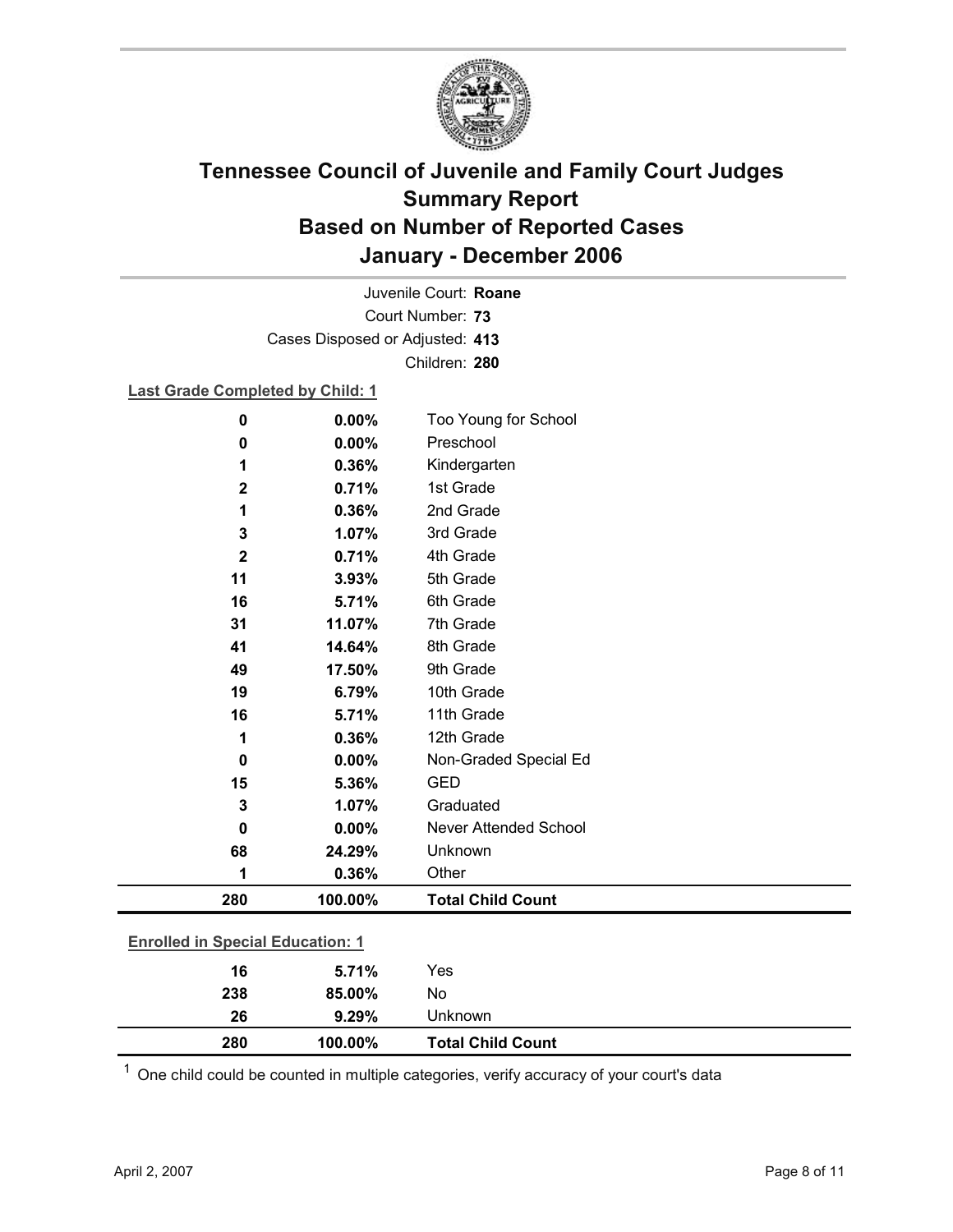

|     |                                 | Juvenile Court: Roane     |  |  |
|-----|---------------------------------|---------------------------|--|--|
|     |                                 | Court Number: 73          |  |  |
|     | Cases Disposed or Adjusted: 413 |                           |  |  |
|     | Children: 280                   |                           |  |  |
|     | <b>Action Executed By: 1</b>    |                           |  |  |
| 490 | 100.00%                         | Judge                     |  |  |
| 0   | $0.00\%$                        | Referee                   |  |  |
| 0   | $0.00\%$                        | <b>YSO</b>                |  |  |
| 0   | $0.00\%$                        | Other                     |  |  |
| 0   | 0.00%                           | Unknown / Not Reported    |  |  |
| 490 | 100.00%                         | <b>Total Action Count</b> |  |  |
|     |                                 |                           |  |  |

### **Formal / Informal Actions: 1**

| 129      | 26.33%   | Dismissed                                            |
|----------|----------|------------------------------------------------------|
| 0        | $0.00\%$ | Retired / Nolle Prosequi                             |
| 217      | 44.29%   | <b>Complaint Substantiated Delinquent</b>            |
| 80       | 16.33%   | <b>Complaint Substantiated Status Offender</b>       |
| $\bf{0}$ | 0.00%    | <b>Complaint Substantiated Dependent / Neglected</b> |
| 0        | $0.00\%$ | <b>Complaint Substantiated Abused</b>                |
| 0        | $0.00\%$ | <b>Complaint Substantiated Mentally III</b>          |
| 61       | 12.45%   | Informal Adjustment                                  |
| 3        | 0.61%    | <b>Pretrial Diversion</b>                            |
| 0        | $0.00\%$ | <b>Transfer to Adult Court Hearing</b>               |
| 0        | $0.00\%$ | Charges Cleared by Transfer to Adult Court           |
| 0        | $0.00\%$ | <b>Special Proceeding</b>                            |
| 0        | $0.00\%$ | <b>Review Concluded</b>                              |
| 0        | $0.00\%$ | Case Held Open                                       |
| 0        | $0.00\%$ | Other                                                |
| 0        | $0.00\%$ | Unknown / Not Reported                               |
| 490      | 100.00%  | <b>Total Action Count</b>                            |

 $1$  If different than number of Referral Reasons (490), verify accuracy of your court's data.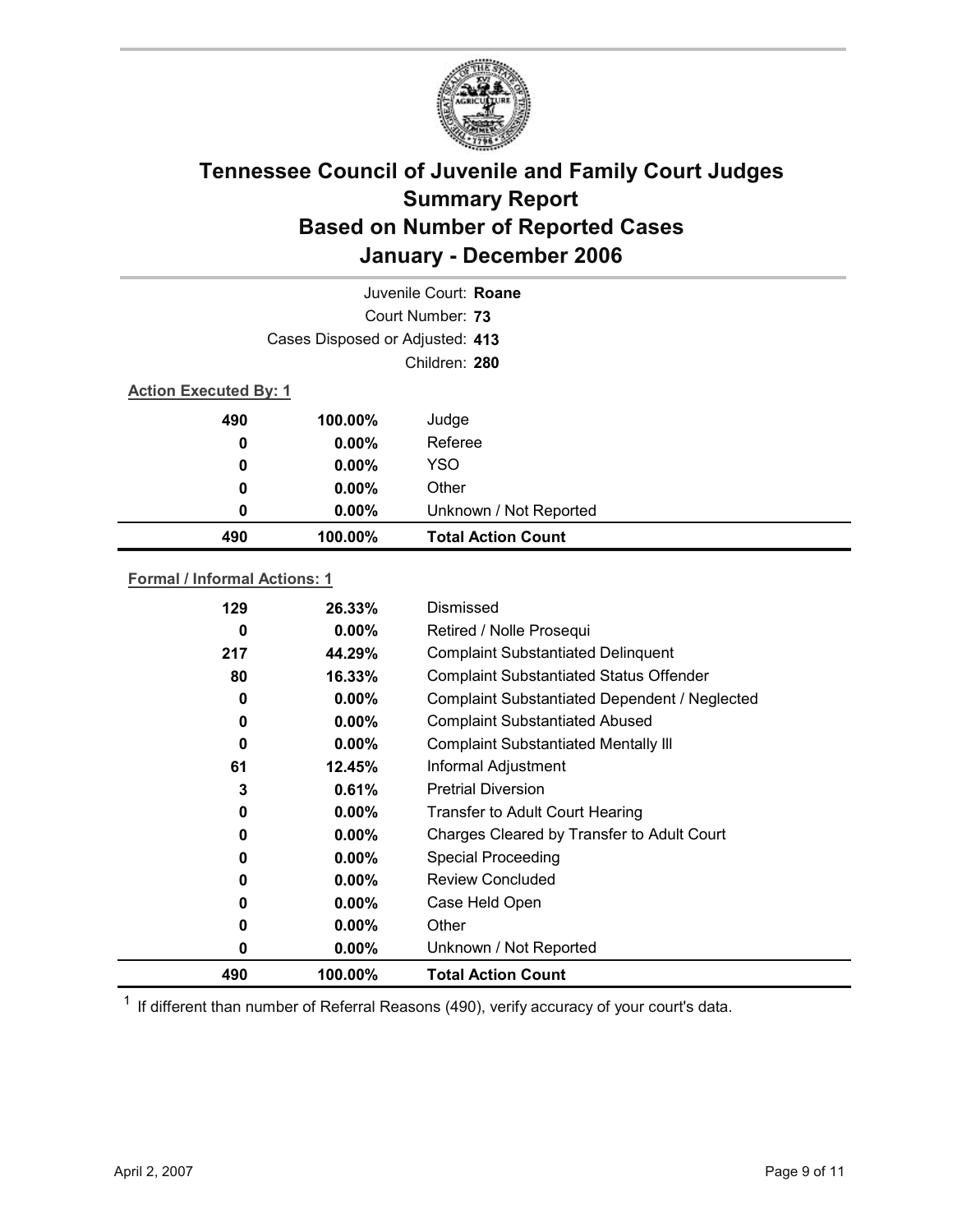

|                                 |          | Juvenile Court: Roane                                 |
|---------------------------------|----------|-------------------------------------------------------|
|                                 |          | Court Number: 73                                      |
| Cases Disposed or Adjusted: 413 |          |                                                       |
|                                 |          | Children: 280                                         |
| <b>Case Outcomes:</b>           |          | There can be multiple outcomes for one child or case. |
| 127                             | 9.28%    | Case Dismissed                                        |
| 0                               | $0.00\%$ | Case Retired or Nolle Prosequi                        |
| 1                               | 0.07%    | Warned / Counseled                                    |
| 5                               | 0.37%    | Held Open For Review                                  |
| 152                             | 11.10%   | Supervision / Probation to Juvenile Court             |
| 0                               | $0.00\%$ | <b>Probation to Parents</b>                           |
| 0                               | $0.00\%$ | Referral to Another Entity for Supervision / Service  |
| 17                              | 1.24%    | Referred for Mental Health Counseling                 |
| 26                              | 1.90%    | Referred for Alcohol and Drug Counseling              |
| 1                               | 0.07%    | Referred to Alternative School                        |
| 0                               | $0.00\%$ | Referred to Private Child Agency                      |
| 1                               | 0.07%    | Referred to Defensive Driving School                  |
| 1                               | 0.07%    | Referred to Alcohol Safety School                     |
| 10                              | 0.73%    | Referred to Juvenile Court Education-Based Program    |
| 0                               | $0.00\%$ | Driver's License Held Informally                      |
| 0                               | $0.00\%$ | Voluntary Placement with DMHMR                        |
| 1                               | 0.07%    | <b>Private Mental Health Placement</b>                |
| 0                               | $0.00\%$ | <b>Private MR Placement</b>                           |
| 0                               | $0.00\%$ | Placement with City/County Agency/Facility            |
| 0                               | $0.00\%$ | Placement with Relative / Other Individual            |
| 42                              | 3.07%    | Fine                                                  |
| 126                             | 9.20%    | <b>Public Service</b>                                 |
| 31                              | 2.26%    | Restitution                                           |
| 0                               | 0.00%    | <b>Runaway Returned</b>                               |
| 6                               | 0.44%    | No Contact Order                                      |
| 0                               | 0.00%    | Injunction Other than No Contact Order                |
| 2                               | 0.15%    | <b>House Arrest</b>                                   |
| 0                               | $0.00\%$ | <b>Court Defined Curfew</b>                           |
| 27                              | $1.97\%$ | Dismissed from Informal Adjustment                    |
| 0                               | 0.00%    | <b>Dismissed from Pretrial Diversion</b>              |
| 33                              | 2.41%    | <b>Released from Probation</b>                        |
| 0                               | $0.00\%$ | <b>Transferred to Adult Court</b>                     |
| 0                               | 0.00%    | <b>DMHMR Involuntary Commitment</b>                   |